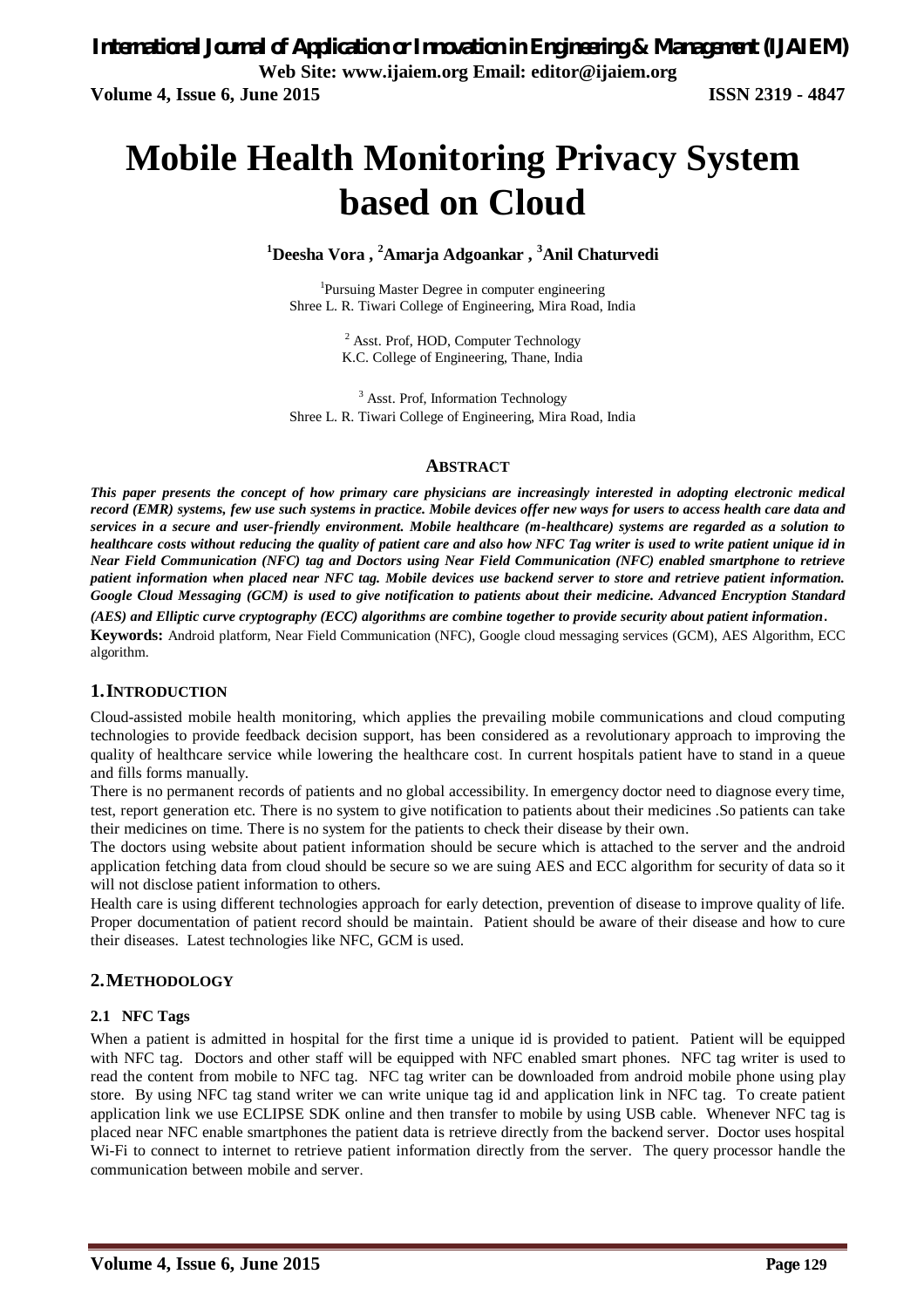### *International Journal of Application or Innovation in Engineering & Management (IJAIEM)* **Web Site: www.ijaiem.org Email: editor@ijaiem.org**

### **Volume 4, Issue 6, June 2015 ISSN 2319 - 4847**

#### **2.2 Advantages of NFC Tag**

With NFC there is no need of a pairing of devices, physicians or staff just has to place the NFC reader next to the tag. A secure communication between mobile and tag is ensured because of the short NFC communication distances of about 0-20 centimeters and the fact that NFC readers can only read one tag at a time.

Small size of tags (0.5mm<sup>2</sup>) makes it portable. The fact that the tag can be rewritten, makes is cost effective and best suitable for using for identification.

Their won't be a need of paper works any manual writing of reports or carrying reports or files.

Using NFC in health care, doctors can save the time and staff required to produce and maintain the patient records and fast treatment could be done.

#### **2.3 Patient Identification using NFC Tags**

We have developed a NFC based Identification and hospital management system using Android platform to identify, store and query data for patients form a backend server. Patients will equipped with NFC tag, and doctors and other staffs will be provide with NFC enabled Smartphone.

When Smartphone are placed near the NFC tag data will be read mobile and this unique ID will be sent to server to select the appropriate record.

This tag can be assigned to patient with a unique ID at the time of registration. NFC based Identification and hospital management system is developed for Android platform using the Android SDK that will be compatible with all versions and will run in all NFC enabled Android phones.

NFC technology will be used for identification wherein once a person is identified, the ID will be sent to Server to retrieve all the data about the patient. When brought near NFC tag, the mobile device extract the ID, and read other Android/NFC related information like parameters for automatic application execution, If ID is matched with the record the application get started otherwise display message of unidentified ID.

For successful identification it opens up the patient records and display information coming from the backend server system.

#### **2.4 Algorithms**

#### **2.4.1 Advanced Encryption Standard (AES)**

Advanced Encryption Standard (AES) algorithm not only for security but also for great speed. Both hardware and software implementation are faster still. New encryption standard recommended by NIST to replace DES. Encrypts data blocks of 128 bits in 10, 12 and 14 round depending on key size. It can be implemented on various platforms

especially in small devices. It is carefully tested for many security applications.

**Algorithm Steps**: These steps used to encrypt 128-bit block

1. The set of round keys from the cipher key.

2. Initialize state array and add the initial round key to the starting state array.

3. Perform round = 1 to 9: Execute Usual Round.

4. Execute Final Round.

5. Corresponding cipher text chunk output of Final Round Step.

**Usual Roun**d: Execute the following operations which are described above.

1. Sub Bytes

2. Shift Rows

3. Mix Columns

4. Add Round Key, using K (round)

**Final Round:** Execute the following operations which are described:

- 1. Sub Bytes
- 2. Shift Rows
- 3. Add Round Key, using K (10)

**Encryption:** Each round consists of the following four steps:

**1 Sub Bytes:** The first transformation, Sub Bytes, is used at the encryption site. To substitute a byte, we interpret the byte as two hexadecimal digits.

**2 Shift Rows:** In the encryption, the transformation is called Shift Rows.

**3MixColumns:** The Mix Columns transformation operates at the column level; it transforms each column of the state to a new column.

**4 Add Round Key:** Add Round Key proceeds one column at a time. Add Round Key adds a round key word with each state column matrix; the operation in Add Round Key is matrix addition. The last step consists of XO Ring the output of the previous three steps with four words from the key schedule. And the last round for encryption does not involve the "Mix columns" step.

**Decryption:** Decryption involves reversing all the steps taken in encryption using inverse functions like a) Inverse shift rows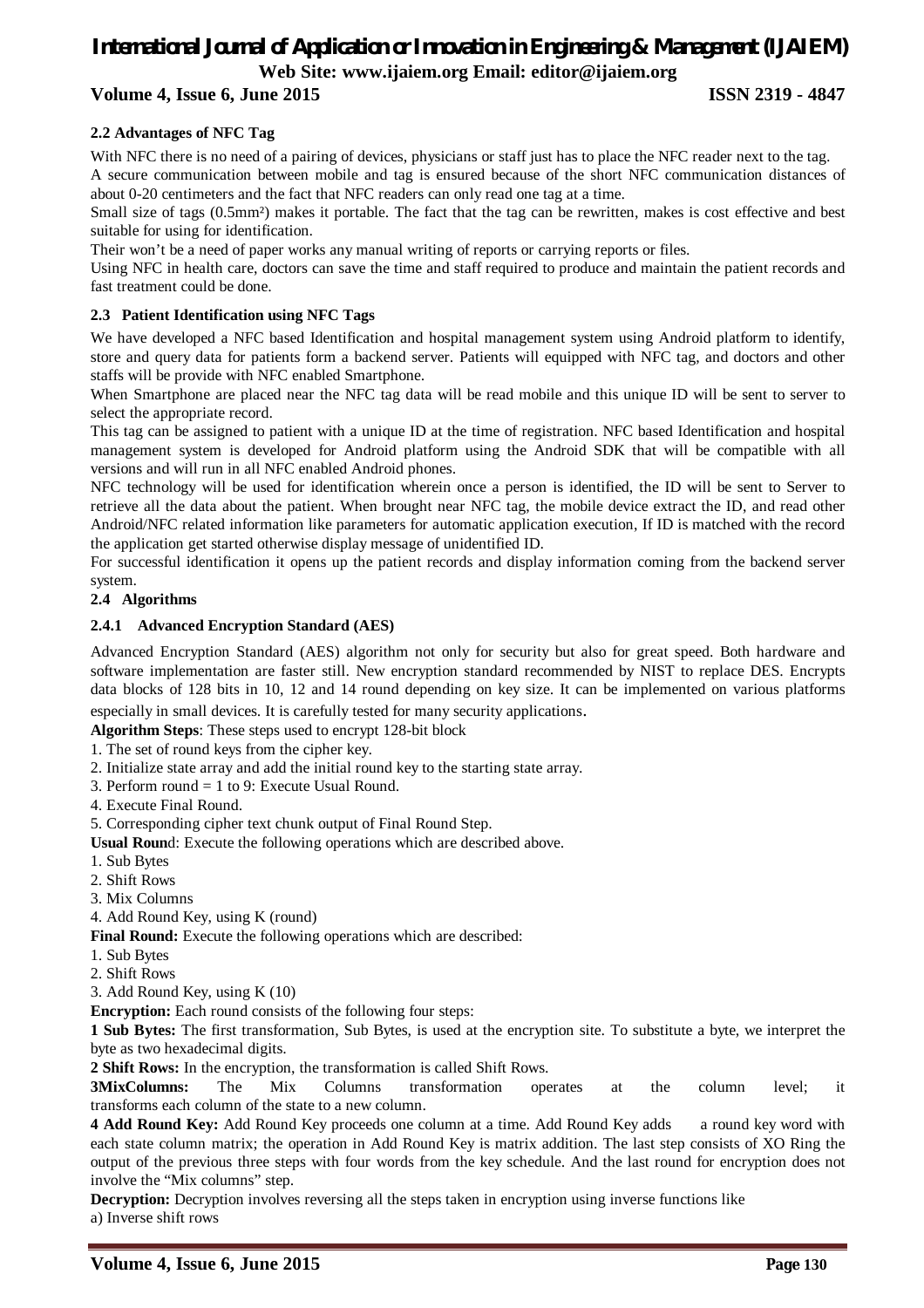### *International Journal of Application or Innovation in Engineering & Management (IJAIEM)* **Web Site: www.ijaiem.org Email: editor@ijaiem.org Volume 4, Issue 6, June 2015 ISSN 2319 - 4847**

b) Inverse substitute bytes

c) Add round key

d) Inverse mix columns.

The third step consists of XO Ring the output of the previous two steps with four words from the key schedule. And the last round for decryption does not involve the "Inverse mix columns" step.



**Fig.1** AES Algorithm

#### **2.4.2 Data Encryption standard (DES)**

Data Encryption standard (DES) mainly adopted by industry for security products. Algorithm design for encryption and decryption process has been done with same key. This algorithm processes the following steps.

- [1] DES accepts an input of 64-bit long plaintext and 56-bit key (8 bits of parity) and produce output of 64 bit block.
- [2] The plaintext block has to shift the bits around.
- [3] The 8 parity bits are removed from the key by subjecting the key to its Key Permutation.
- [4] The plaintext and key will processed by following
- a. The key is split into two 28 halves
- b. Each half of the key is shifted (rotated) by one or two bits, depending on the round.

c. The halves are recombined and subject to a compression permutation to reduce the key from 56 bits to 48 bits. This compressed keys used to encrypt this round's plaintext block. The rotated key halves from step 2 are used in next round.

- e. The data block is split into two 32-bit halves.
- f. One half is subject to an expansion permutation to increase its size to 48 bits.
- g. Output of step 6 is exclusive-OR'ed with the 48-it compressed key from step 3.
- h. Output of step 7 is fed into an S-box, which substitutes key bits and reduces the 48-bit block back down to 32-bits.
- i. Output of step 8 is subject to a P-box to permute the bits.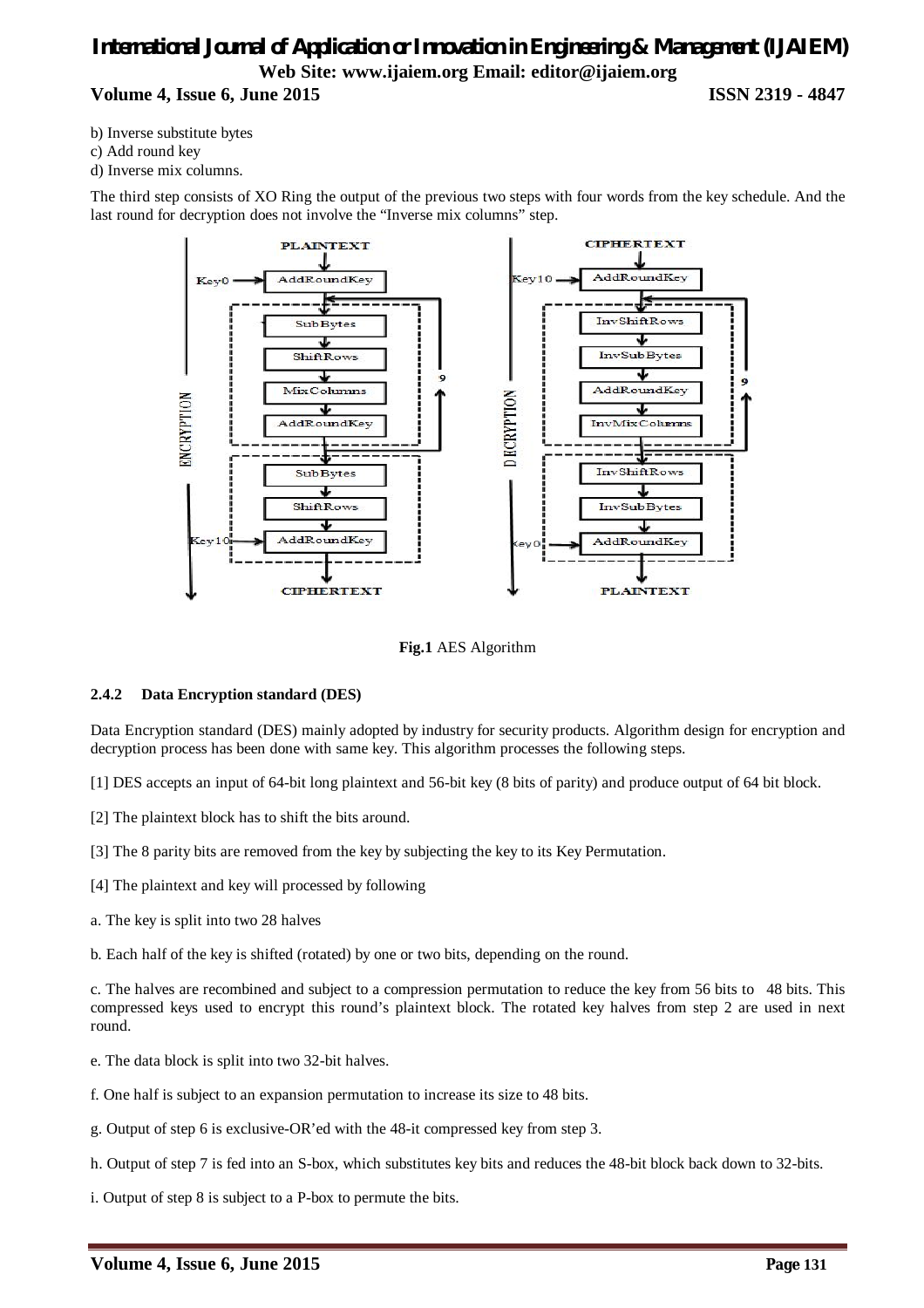### *International Journal of Application or Innovation in Engineering & Management (IJAIEM)* **Web Site: www.ijaiem.org Email: editor@ijaiem.org Volume 4, Issue 6, June 2015 ISSN 2319 - 4847**

j. The output from the P-box is exclusive-OR'ed with other half of the data block.

k. The two data halves are swapped and become the next round's input.

#### **DES decryption**

The decryption process with DES is essentially the same as the encryption process and is as follows:

• Use the cipher text as the input to the DES algorithm but use the keys Ki in reverse order. That is, use K16 on the first iteration, K15 on the second until K1which is used on the 16th and last iteration.



**Fig.2** DES encryption/decryption algorithm

#### **3.Results**

Doctor: Android Application: Login - View Patients - View Patient Details - View patient previous Prescription - Add new prescription - Download test report of patients.

Reception: Admin :( Web Application): Add new patients - Login Update patients - Login Upload patients Test report - Login View patient log.

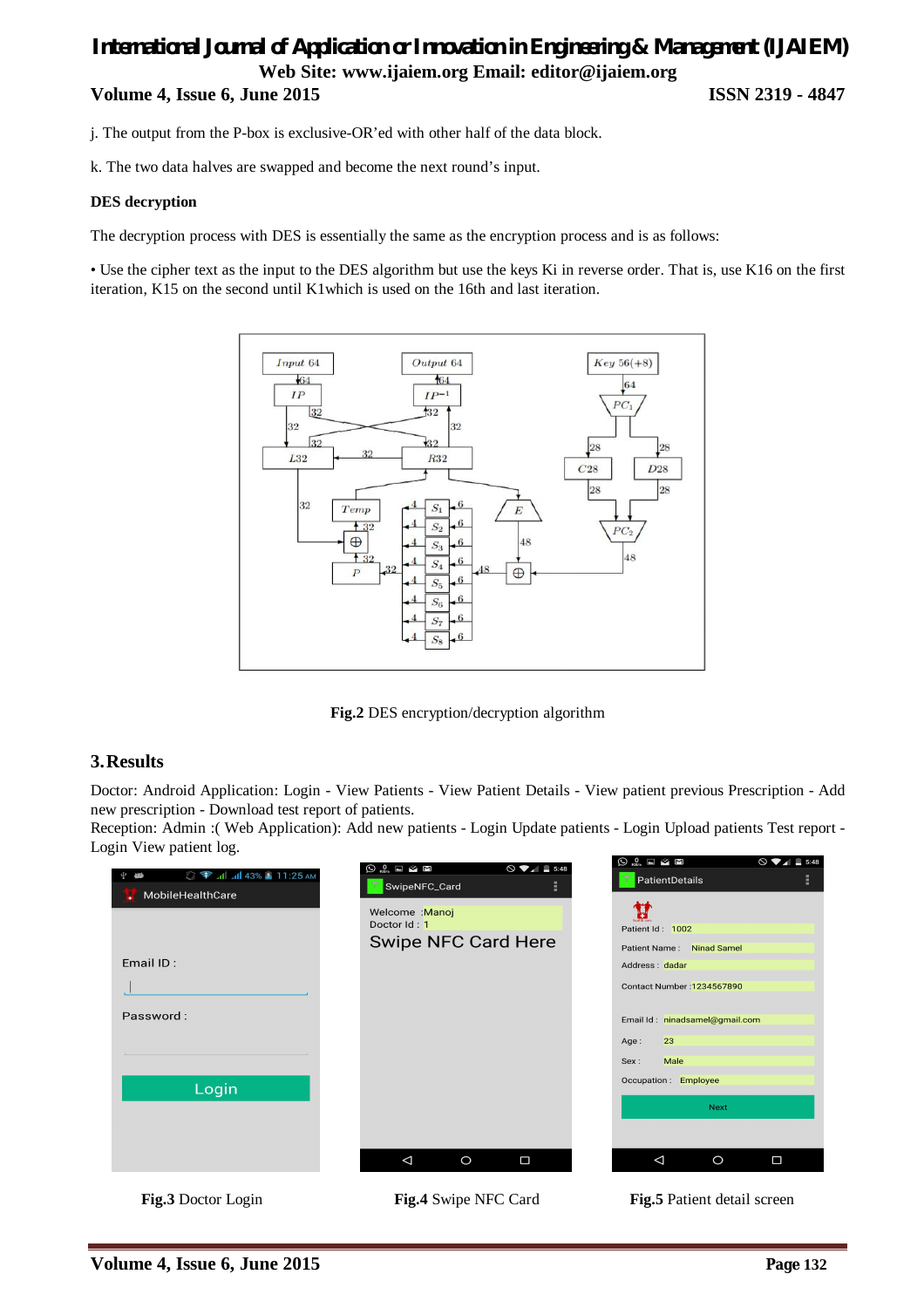### *International Journal of Application or Innovation in Engineering & Management (IJAIEM)* **Web Site: www.ijaiem.org Email: editor@ijaiem.org**

**Volume 4, Issue 6, June 2015 ISSN 2319 - 4847**

**Prescription History** 

New Prescription

**Test Reports** 

 $Exit$ 

 $\circ$ 

 $\square$ 

 $\circ$   $\bullet$   $\bullet$  5:48

) 0 ⊟ ఆ

Home

 $\mathbb{R}$ 

 $\rightarrow$ 

◆

 $\begin{array}{c} 0 \\ \hline \end{array}$  $\bigcirc \bullet$   $\bullet$   $\bullet$  = 5:48 PrescriptionHistory Appointment Id: 8<br>Date: 22/04/2015 Appointment Id: 5<br>Date: 29/12/2014 Appointment Id: 4<br>Date: 16/12/2014 Appointment Id: 3<br>Date: 16/12/2014 Appointment Id: 2<br>Date: 22/07/2014 Appointment Id: 1<br>Date: 07/12/2014  $\Delta$  $\circ$  $\Box$ 

 $\odot$   $\odot$   $\square$   $\cong$   $\square$  $\mathbb{R}$  5:49  $\circ$   $\bullet$ ia<br>DetailsScreen Appointment Id: 8 Doctor Name : Manoi Patient Id: 1002 Patient Name: Ninad Samel Symptoms headack Prescription 3 crosine Home  $\Delta$  $\circ$  $\blacksquare$ 

**Fig.6** Select Option **Fig.7** Prescription History detail Fig**.8** Patient prescription detail

 $\circledcirc$   $\circledcirc$   $\square$   $\simeq$   $\square$  $\circ$   $\bullet$   $\bullet$  5:49 BloodTestList ă Blood Test Id: 12 Date: 08/04/2015 Blood Test Id: 11 Date: 20/12/2014 Blood Test Id: 10 Diosa Test Tal. To Blood Test Id: 7<br>Date: 18/12/2014 Blood Test Id: 5 Date: 17/12/2014 Blood Test Id: 4 Diosa Test Ta: -7<br>Date: 16/12/2014 Blood Test Id: 3 Date: 10/12/2014 Blood Test Id: 2  $\Delta$  $\circ$  $\Box$ 



 $\Delta$ 

| $\bigcirc$ $\bigcirc$ $\bigcirc$ $\bigcirc$ $\bigcirc$ $\bigcirc$ | $\circ$ $\bullet$ $\bullet$ 5:48 |  |
|-------------------------------------------------------------------|----------------------------------|--|
| NewPrescription                                                   | H                                |  |
| Doctor Name: Manoj                                                |                                  |  |
| Patient ID: 1002                                                  |                                  |  |
| Patient Name: Ninad Samel                                         |                                  |  |
| Symptoms:                                                         |                                  |  |
| New Prescription:                                                 |                                  |  |
|                                                                   |                                  |  |
| <b>SAVE</b>                                                       |                                  |  |
|                                                                   |                                  |  |

**Fig.9** Change prescription **Fig.10** Select Test option **Fig.11** Blood test detail





**Fig.12** Blood report (Test report)